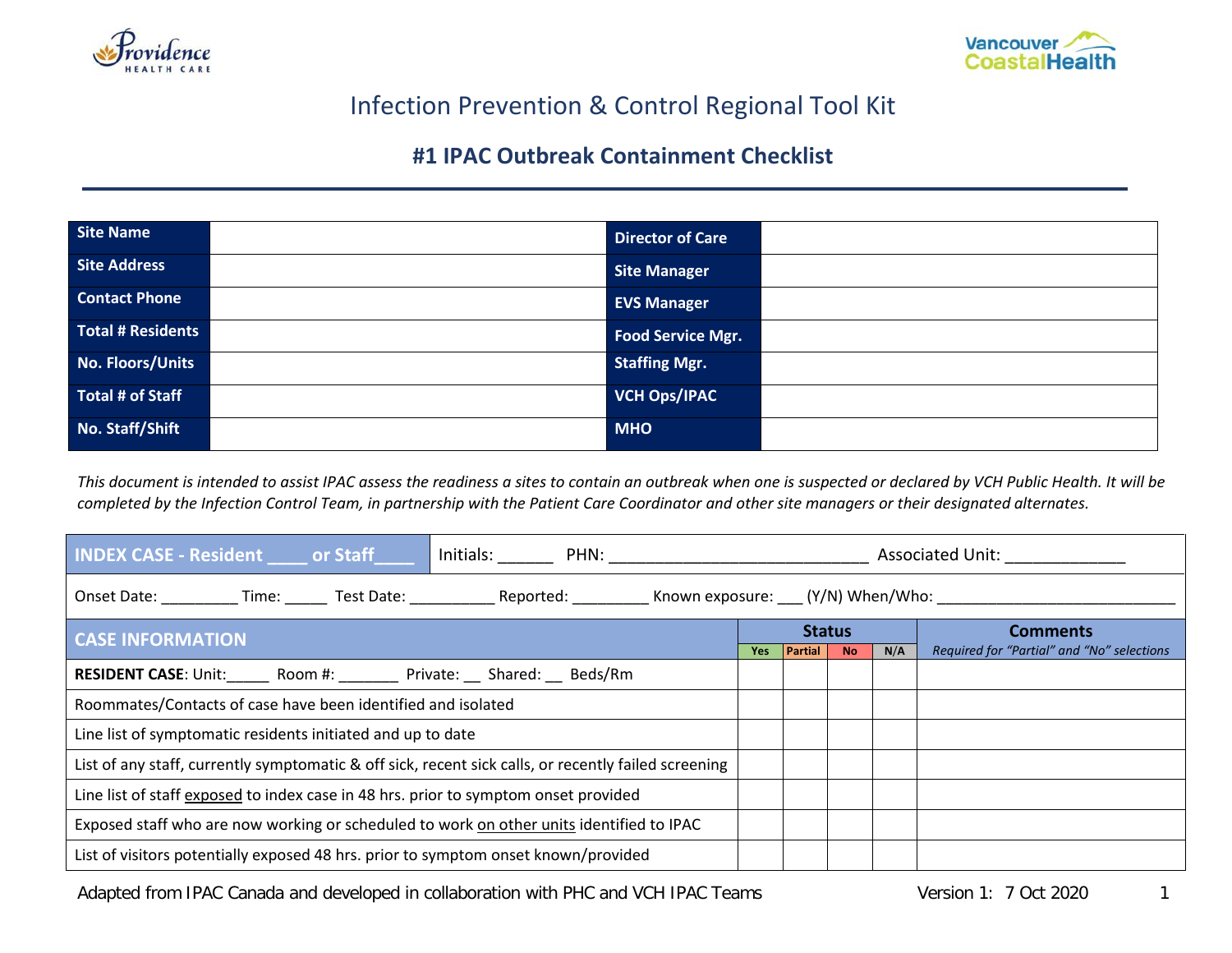



| <b>Assess - Contain - Communicate: Process Assessment</b> |                                                                                                |     | <b>Status</b>  |           |     | <b>Comments</b>                            |
|-----------------------------------------------------------|------------------------------------------------------------------------------------------------|-----|----------------|-----------|-----|--------------------------------------------|
|                                                           |                                                                                                | Yes | <b>Partial</b> | <b>No</b> | N/A | Required for "Partial" and "No" selections |
|                                                           | <b>STAFF CASE:</b> Last Shift Worked/Unit: // Resident contacts provided to IPAC               |     |                |           |     |                                            |
|                                                           | List of all shifts worked in the 48 hrs. prior to onset has been reported to IPAC/MHO          |     |                |           |     |                                            |
|                                                           | Staff that shared break & change rooms with case in previous 48 hrs. have been listed          |     |                |           |     |                                            |
|                                                           | Residents the staff case worked with, or assisted others with, have been identified to IPAC    |     |                |           |     |                                            |
|                                                           | Any cross-coverage of other care areas, during 48hrs. prior to onset, has been listed for IPAC |     |                |           |     |                                            |
|                                                           | Exposed staff who are now working or scheduled to work on other units identified to IPAC       |     |                |           |     |                                            |
|                                                           | History of PPE practices of the individual and information on possible breach events is known  |     |                |           |     |                                            |
|                                                           | A Master List of staff (including PHN) has been updated and is available to IPAC if needed     |     |                |           |     |                                            |
|                                                           | Electronic copy of facility floor plans for outbreak management & mapping provided to IPAC     |     |                |           |     | To be provided by:                         |
| 1.0                                                       | <b>Containment and Identification of Contacts</b>                                              |     |                |           |     |                                            |
| 1.1                                                       | All Residents have been assessed for symptoms within the last 6 hours                          |     |                |           |     |                                            |
| 1.2                                                       | All residents are assessed with VCH COVID-19 symptom checklist once per shift                  |     |                |           |     |                                            |
| 1.3                                                       | All residents currently symptomatic are on Droplet & Contact Precautions                       |     |                |           |     |                                            |
| 1.4                                                       | All residents potentially exposed to index case are on Droplet & Contact Precautions           |     |                |           |     |                                            |
| 1.5                                                       | All residents on quarantine or precautions, prior to new case, identified to IPAC              |     |                |           |     |                                            |
| 1.6                                                       | All exposed staff contacts have been identified to PH or employer                              |     |                |           |     |                                            |
| 1.7                                                       | All residents that transferred or discharged in the past 7 days have been identified           |     |                |           |     |                                            |
| 1.8                                                       | The Care home receiving any resident transferred in the last 48 hrs. identified to IPAC        |     |                |           |     |                                            |
| 2.0                                                       | <b>Specimen Collection and Transport</b>                                                       |     |                |           |     |                                            |
| 2.1                                                       | There are enough NP swabs and lab requisitions to meet needs for the next 48 hours             |     |                |           |     | Total NP swabs on site: ______             |
| 2.2                                                       | Facility staff have been trained in NP swab collection and transport of specimens              |     |                |           |     | Total Staff trained: ______                |
| 2.3                                                       | A complete resident list with full name, PHN, & date of birth has been provided to IPAC        |     |                |           |     | Labels available: Y/N: __                  |
| 2.4                                                       | Enough Biohazard bags and packaging products are available to meet need                        |     |                |           |     | What is needed:                            |
| 2.5                                                       | A process for specimen collection & transport (Courier:<br>) is in place                       |     |                |           |     | Aware of TDG: Y: _____ N:                  |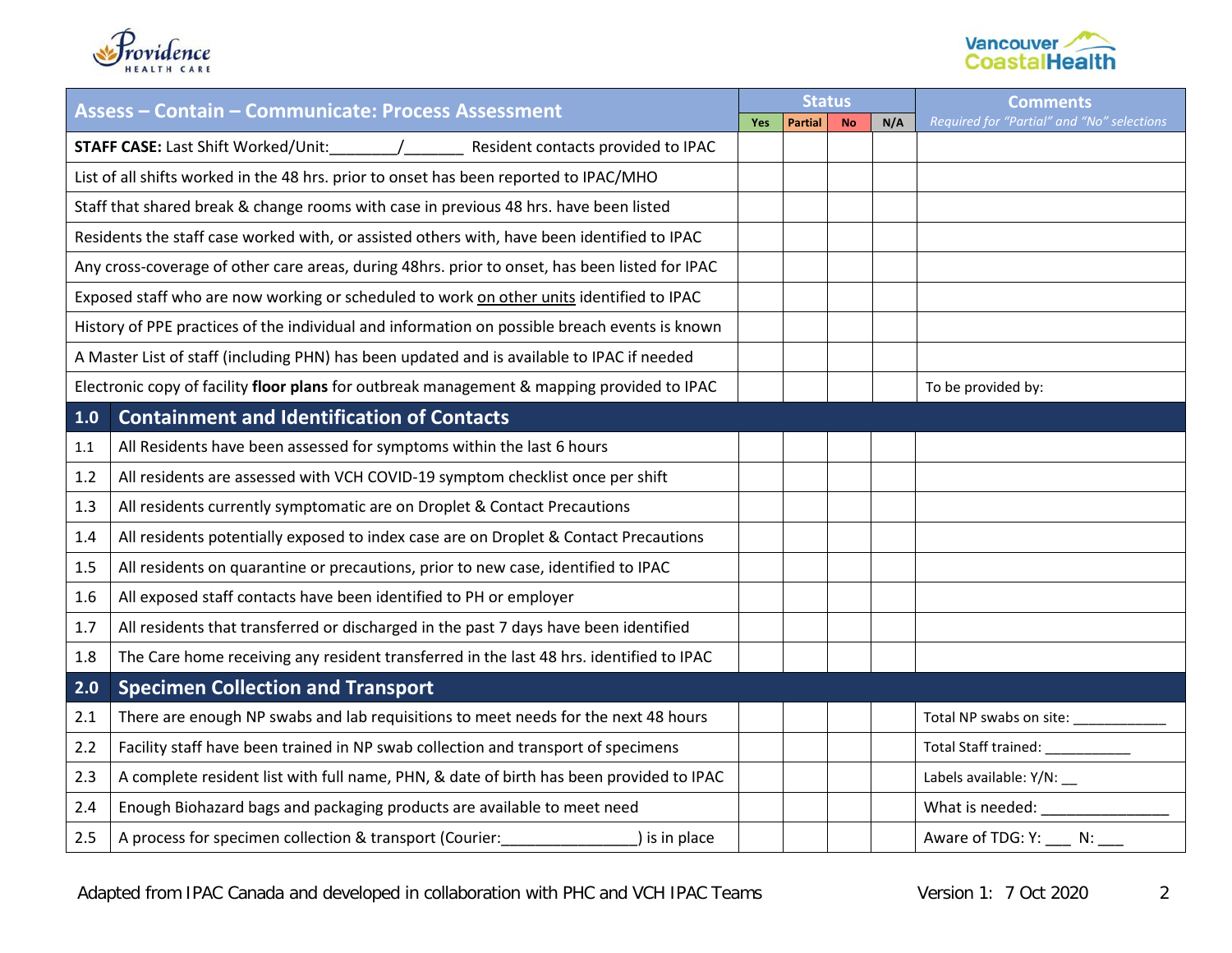



| <b>Assess - Contain - Communicate: Process Initiation</b> |                                                                                             |     | <b>Status</b>  |           |     | <b>Comments</b>                            |
|-----------------------------------------------------------|---------------------------------------------------------------------------------------------|-----|----------------|-----------|-----|--------------------------------------------|
|                                                           |                                                                                             | Yes | <b>Partial</b> | <b>No</b> | N/A | Required for "Partial" and "No" selections |
| 3.0                                                       | <b>Personal Protective Equipment (PPE) and Containment Measures</b>                         |     |                |           |     |                                            |
| 3.1                                                       | PPE currently available to staff has been reviewed by IPAC & Site Leader                    |     |                |           |     |                                            |
| 3.2                                                       | Available PPE stock is adequate to meet need for next 72 hrs. - without resupply            |     |                |           |     |                                            |
| 3.3                                                       | If not an assessment of staffing numbers and unmet PPE needs has been calculated            |     |                |           |     |                                            |
| 3.4                                                       | PPE currently being worn by staff meets MOH guidance for mask & eye protection              |     |                |           |     |                                            |
| 3.5                                                       | Masks currently in use are discarded after each: encounter___ shift ___ other ___           |     |                |           |     |                                            |
| 3.6                                                       | Eye protection consists of reusable glasses ___ goggles___ face shield                      |     |                |           |     |                                            |
| 3.7                                                       | Cleaning process for reusable eye wear is documented, known to staff, and followed          |     |                |           |     |                                            |
| 3.8                                                       | Eye protection options are available for staff with corrective lenses                       |     |                |           |     |                                            |
| 3.9                                                       | Disposable eye protection is discarded after each: encounter___ shift ___ other __          |     |                |           |     |                                            |
| 3.10                                                      | Observed staff practices for use of masks and eye protection meet practice standard         |     |                |           |     |                                            |
| 3.11                                                      | Donning and Doffing Instructions for staff are posted and clearly visible to staff          |     |                |           |     |                                            |
| 3.12                                                      | Gowns currently used are: reusable __ disposable                                            |     |                |           |     |                                            |
| 3.13                                                      | Receptacles for soiled gowns are properly located & large enough to enclose contents        |     |                |           |     |                                            |
| 3.14                                                      | Procedure gloves are available and accessible in Small: _ Medium: _ & Large: _              |     |                |           |     |                                            |
| 3.15                                                      | Gloves are available within easy reach at room entrances                                    |     |                |           |     |                                            |
| 3.16                                                      | Disinfectant wipes are available at room entry                                              |     |                |           |     |                                            |
| 3.17                                                      | PPE carts are in place, properly supplied and contain all necessary supplies                |     |                |           |     |                                            |
| 3.18                                                      | Process is in place to restock (not over stock) organize, & routinely clean/disinfect carts |     |                |           |     |                                            |
| 3.19                                                      | A process for PPE Donning and Doffing is well established and known to staff                |     |                |           |     |                                            |
| 3.20                                                      | Staff are aware that mask and eye protection is mandatory at all times (except meals)       |     |                |           |     |                                            |
| 3.21                                                      | Observed staff practices for donning & doffing indicate proper use & risk awareness         |     |                |           |     |                                            |
| 3.22                                                      | Designated locations for donning, doffing, and disposal of soiled PPE are in place          |     |                |           |     |                                            |
|                                                           |                                                                                             |     |                |           |     |                                            |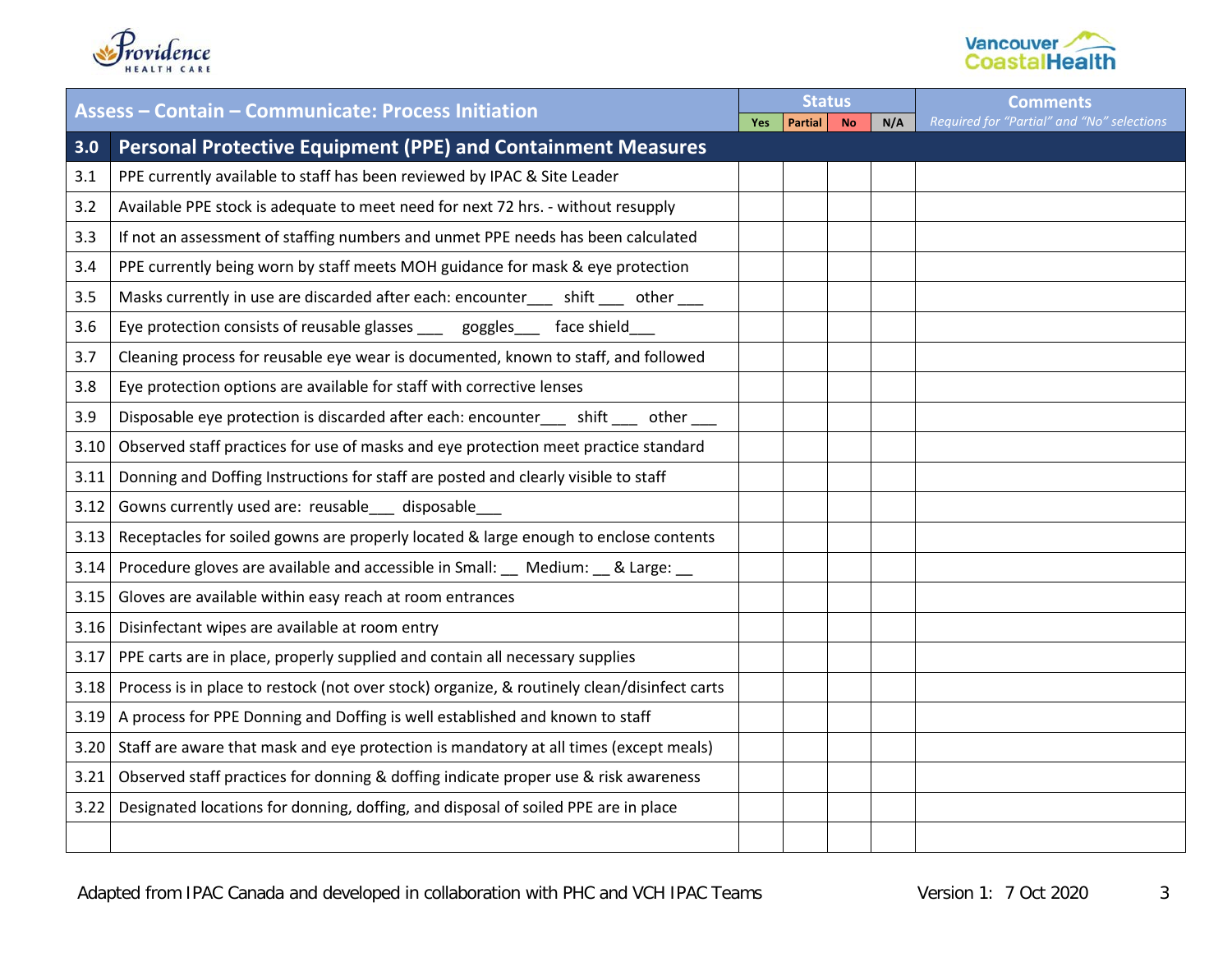



|      | <b>Assess - Contain - Communicate: Process Initiation</b>                               |     | <b>Status</b>  |           |     | <b>Comments</b>                            |
|------|-----------------------------------------------------------------------------------------|-----|----------------|-----------|-----|--------------------------------------------|
|      |                                                                                         | Yes | <b>Partial</b> | <b>No</b> | N/A | Required for "Partial" and "No" selections |
| 4.0  | <b>Screening Access &amp; Site Mapping</b>                                              |     |                |           |     |                                            |
| 4.1  | VCH Screening forms and process in place and VCH visitor log is in use                  |     |                |           |     |                                            |
| 4.2  | Screeners are trained, competent, and controlling access 24 hrs./day                    |     |                |           |     |                                            |
| 4.3  | Screeners have authority from management to exclude those who fail screening            |     |                |           |     |                                            |
| 4.4  | Screeners know to contact DOC or Charge Nurse when staff who fail screening             |     |                |           |     |                                            |
| 4.5  | Screeners have information on locations of external testing sites for visitors who fail |     |                |           |     |                                            |
| 4.6  | Measures to prevent anyone from avoiding screening are in place                         |     |                |           |     |                                            |
| 4.7  | Visitor & staff logs have been maintained for contact tracing purposes                  |     |                |           |     |                                            |
| 4.8  | Masks are required before entering the facility and provided if needed                  |     |                |           |     |                                            |
| 4.9  | Hand Hygiene (HH) with ABHR before entry, is being enforced by screeners                |     |                |           |     |                                            |
| 4.10 | Resident movement in and out of the facility is tracked and recorded                    |     |                |           |     |                                            |
| 4.11 |                                                                                         |     |                |           |     |                                            |
| 5.0  | <b>Meal Distribution and Food Service Delivery</b>                                      |     |                |           |     |                                            |
| 5.1  | Affected Units: All communal dining has been converted to in-room meal tray service     |     |                |           |     |                                            |
| 5.2  | Meals are plated and tray components are assembled in kitchen by food service staff     |     |                |           |     |                                            |
| 5.3  | Meal cart delivered to affected unit by kitchen staff - No contact with care team staff |     |                |           |     |                                            |
| 5.4  | A documented process for meal tray delivery & pick up by Unit Staff is in place         |     |                |           |     | Copy of process received: (Y/N)            |
| 5.5  | A documented process for return of reusable dishes is clearly understood by all         |     |                |           |     | Copy of process received: (Y/N) ____       |
| 5.6  | A completely disposable meal tray service has been initiated (Y/N) _                    |     |                |           |     | Is possible $(Y/N)$ __                     |
| 5.7  | When using disposable trays disposal bins in rooms are of adequate size to meet need    |     |                |           |     |                                            |
| 5.8  | All communal fridges have been cleaned with beverages & snacks now single serving       |     |                |           |     |                                            |
| 5.9  | All use of communal microwave ovens and other appliances has been suspended             |     |                |           |     | These have been deactivated: (Y/N)         |
| 5.10 | ABHR or Sanitizing wipes are available for resident hand hygiene                        |     |                |           |     |                                            |
| 5.11 | Staff ensure all residents requiring help are assisted in performing hand hygiene       |     |                |           |     |                                            |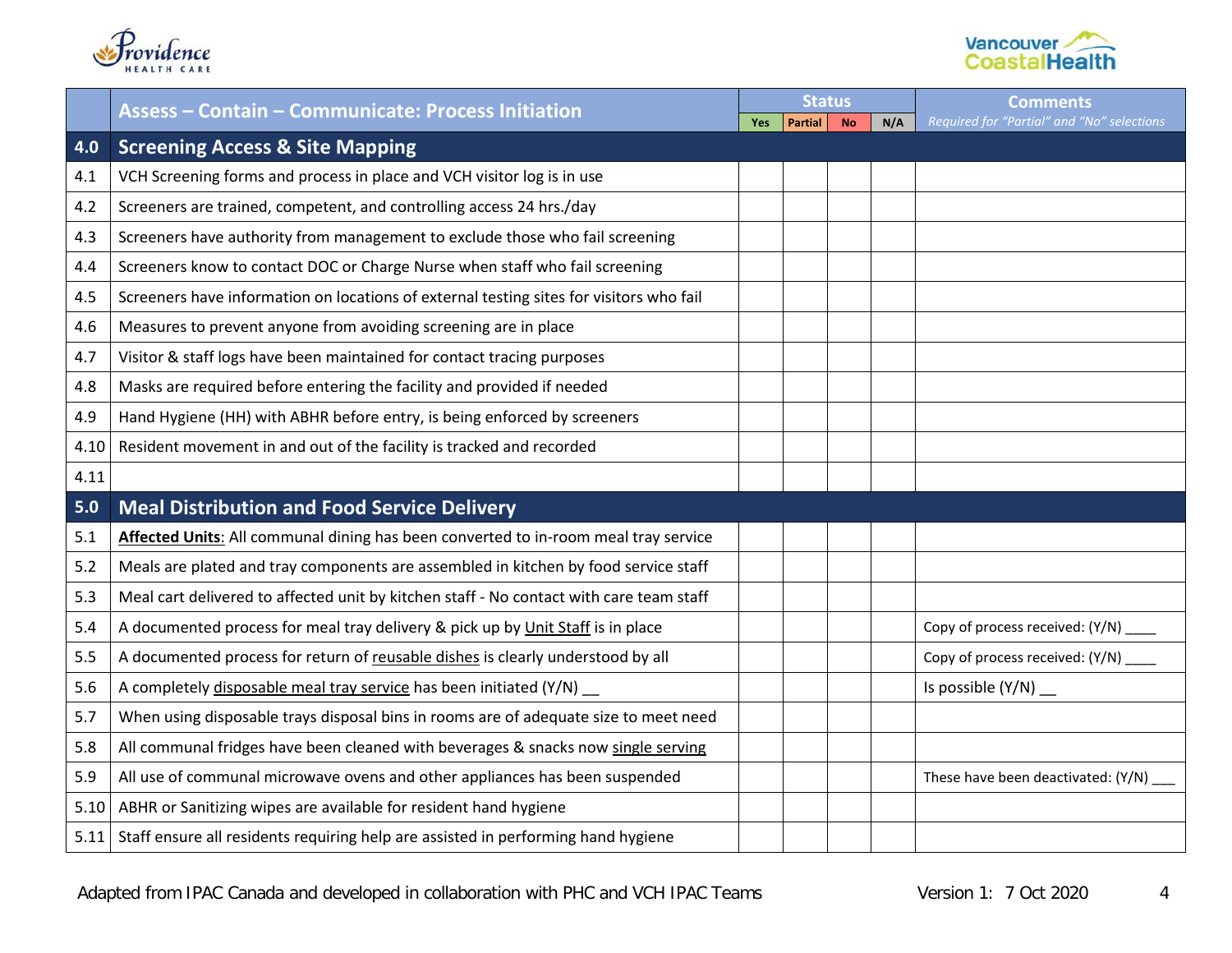



|     | <b>Assess - Contain - Communicate: Process Initiation</b>                                  |            | <b>Status</b>  |           |     | <b>Comments</b>                            |  |
|-----|--------------------------------------------------------------------------------------------|------------|----------------|-----------|-----|--------------------------------------------|--|
|     |                                                                                            | <b>Yes</b> | <b>Partial</b> | <b>No</b> | N/A | Required for "Partial" and "No" selections |  |
| 6.0 | <b>Resident Activity and Wander Controls</b>                                               |            |                |           |     |                                            |  |
| 6.1 | Controls to manage resident compliance with room confinement, planned & in place           |            |                |           |     |                                            |  |
| 6.2 | Strategies & resources to control wandering residents have been reviewed with staff        |            |                |           |     |                                            |  |
| 6.3 | Staff have been instructed in wander control measures that reduce infection risk           |            |                |           |     |                                            |  |
| 6.4 | Staff restricted from care area have been redeployed to manage virtual visits              |            |                |           |     |                                            |  |
| 6.5 | Clear boundaries between affected /unaffected units in place & movement restricted         |            |                |           |     |                                            |  |
| 6.6 | Care team is aware all bed moves during the outbreak must be approved by IPAC/MHO          |            |                |           |     |                                            |  |
| 7.0 | <b>Supply and Waste Management</b>                                                         |            |                |           |     |                                            |  |
| 7.1 | Staff have process steps & route in place for delivery of clean supplies to affected units |            |                |           |     |                                            |  |
| 7.2 | Staff have process steps & route in place for the removal of waste from affected units     |            |                |           |     |                                            |  |
| 7.3 | Staff have process steps & route in place for delivery of clean linen to affected units    |            |                |           |     |                                            |  |
| 7.4 | Staff have process steps & route in place for removal soiled linen from affected units     |            |                |           |     |                                            |  |
| 7.5 | Staff have process steps & route in place for removal of furniture from affected units     |            |                |           |     | Including a location to sequester it:      |  |
| 8.0 | <b>Environmental Services - Cleaning and Disinfection</b>                                  |            |                |           |     |                                            |  |
| 8.1 | Facility employs a trained EVS Supervisor (Y/N) __ An EVS procedure manual (Y/N) __        |            |                |           |     |                                            |  |
| 8.2 | EVS Supplies /Processes: Microfiber cleaning cloths (Y/N) __ Auto-dilution sys. (Y/N) __   |            |                |           |     |                                            |  |
| 8.3 | Staff follow clear process steps that meet standards for routine cleaning & disinfection   |            |                |           |     |                                            |  |
| 8.4 | All staff follow a documented process for enhanced outbreak cleaning and disinfection      |            |                |           |     |                                            |  |
| 8.5 | Staff follow standardized terminal cleaning process for rooms, furniture & washrooms       |            |                |           |     |                                            |  |
| 8.6 | EVS staff have been trained in and can demonstrate proper donning/doffing of PPE           |            |                |           |     |                                            |  |
| 9.0 | <b>Staff Break Rooms</b>                                                                   |            |                |           |     |                                            |  |
| 9.1 | Break rooms: no excess furniture, communal foods, or food left in fridge at shift end      |            |                |           |     |                                            |  |
| 9.2 | Meal stations established and break times staggered to support physical distancing         |            |                |           |     |                                            |  |
| 9.3 | Disinfectant wipes and ABHR are within easy reach in break room                            |            |                |           |     |                                            |  |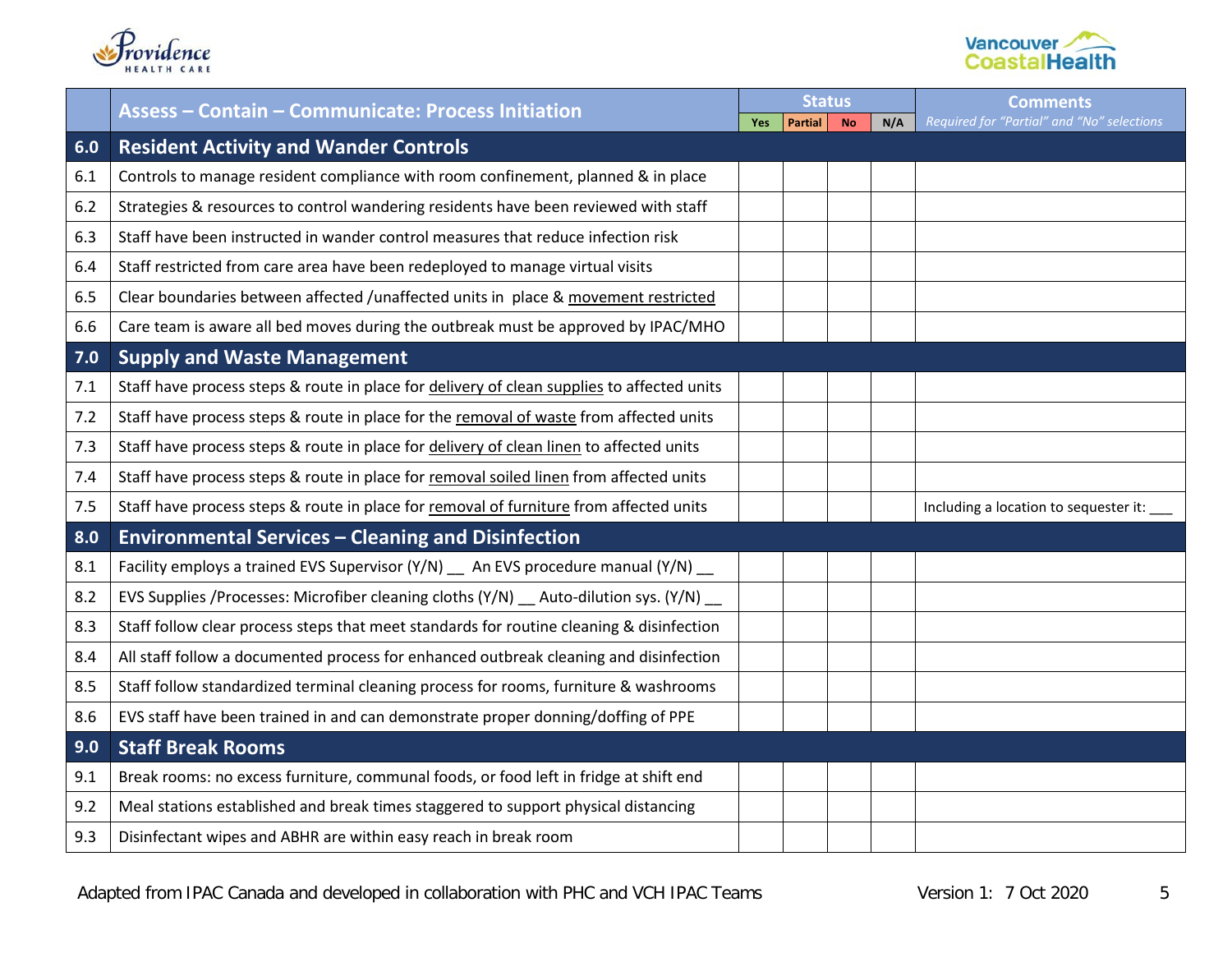



|       | <b>Assess - Contain - Communicate: Process Initiation</b>                                                       | <b>Status</b> |                |           |     | <b>Comments</b>                            |
|-------|-----------------------------------------------------------------------------------------------------------------|---------------|----------------|-----------|-----|--------------------------------------------|
|       |                                                                                                                 | Yes           | <b>Partial</b> | <b>No</b> | N/A | Required for "Partial" and "No" selections |
| 9.4   | Clear signage describes proper process for movement through and use of break room                               |               |                |           |     |                                            |
| 9.5   | Refrigerator and cupboards are free of all but single serving items                                             |               |                |           |     |                                            |
| 9.6   | All food/food containers brought from home are taken home at the end of each shift or<br>they will be discarded |               |                |           |     |                                            |
| 9.7   | All communal condiments and other food has been thrown out                                                      |               |                |           |     |                                            |
| 9.8   | A process for staff breaks supports physical distancing                                                         |               |                |           |     |                                            |
| 10.0  | <b>Staffing, Change Rooms &amp; Uniform Practices</b>                                                           |               |                |           |     |                                            |
| 10.1  | A process for use of change rooms supports physical distancing                                                  |               |                |           |     |                                            |
| 10.2  | Staff change into freshly laundered uniforms on site before shift                                               |               |                |           |     |                                            |
| 10.3  | There are separate change areas for: on-coming staff & end-of-shift staff                                       |               |                |           |     |                                            |
| 10.4  | Staff change out of uniforms in a space dedicated for end of shift changing                                     |               |                |           |     |                                            |
| 10.5  | Staff have dedicated lockers and do not share these with other staff                                            |               |                |           |     |                                            |
| 10.6  | Change area supports proper physical distancing                                                                 |               |                |           |     |                                            |
| 10.7  | ABHR easily available for staff to perform hand hygiene                                                         |               |                |           |     |                                            |
| 10.8  | Disinfectant wipes are available for cleaning & disinfection of touch surfaces                                  |               |                |           |     |                                            |
| 10.9  | Staggered start times have been considered to support physical distancing                                       |               |                |           |     |                                            |
| 10.10 | A process is in place to cohort staff to specific units (Y/N) __ to affected Units (Y/N)                        |               |                |           |     |                                            |
|       |                                                                                                                 |               |                |           |     |                                            |
|       |                                                                                                                 |               |                |           |     |                                            |
|       |                                                                                                                 |               |                |           |     |                                            |
|       |                                                                                                                 |               |                |           |     |                                            |
|       |                                                                                                                 |               |                |           |     |                                            |
|       |                                                                                                                 |               |                |           |     |                                            |
|       |                                                                                                                 |               |                |           |     |                                            |
|       |                                                                                                                 |               |                |           |     |                                            |